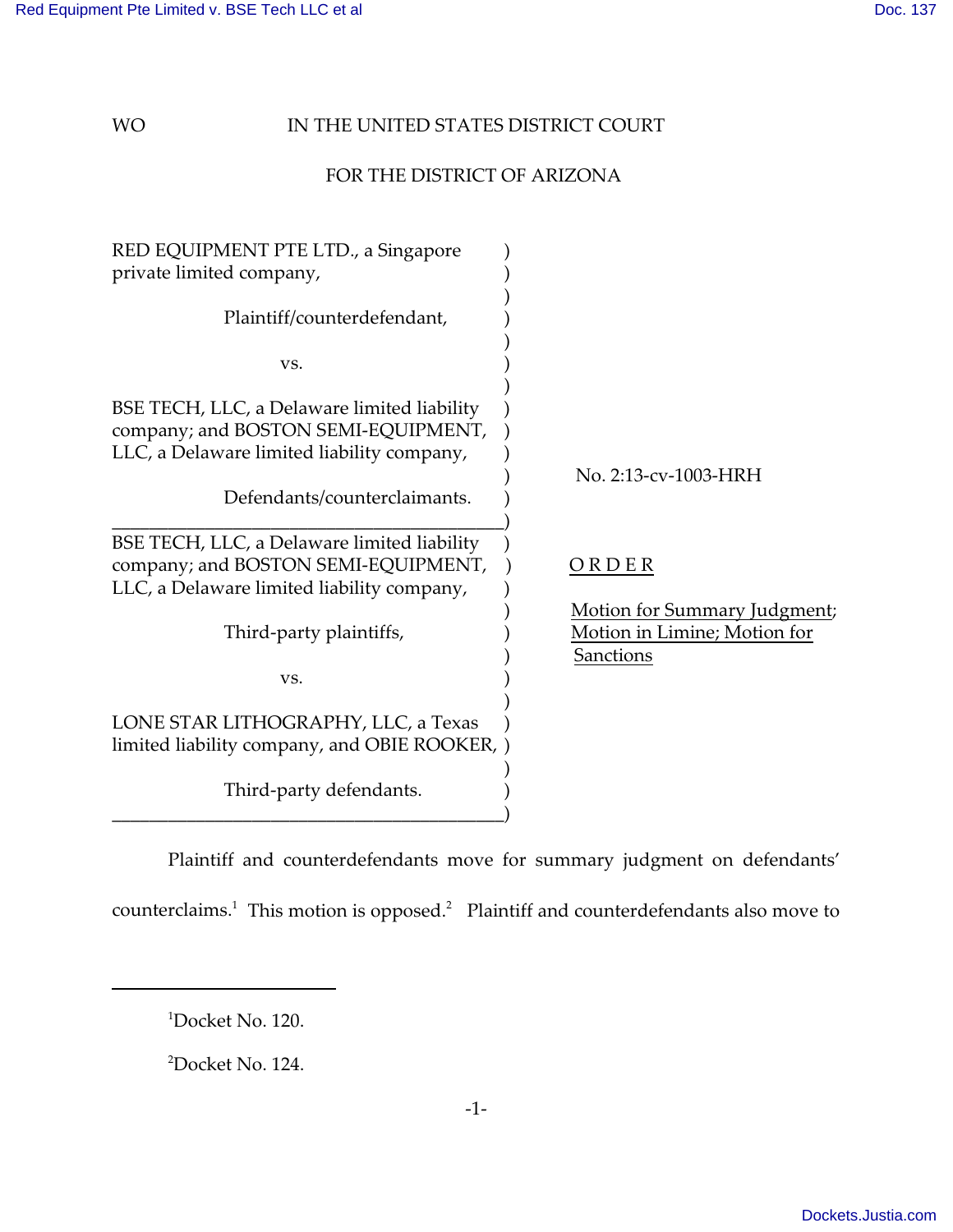exclude the testimony of John Kleman. $^3\,$  This motion is opposed. $^4\,$  And, plaintiff moves for sanctions. $^5$  This motion is opposed. $^6$  Oral argument was requested and has been heard on all three pending motions.

#### Facts

Plaintiff/counterdefendant is Red Equipment Pte Ltd. Lone Star Lithography, LLC and Obie Rooker are also counterdefendants. Defendants/counterclaimants are BSE Tech, LLC and Boston Semi-Equipment, LLC (referred to herein collectively as "BSE").

Plaintiff "is in the business of ... deinstalling certain used semiconductor equipment" and selling "shipping kits for certain used semiconductor equipment."<sup>7</sup> BSE is in the business of selling and leasing "used and refurbished semiconductor equipment ('tools') in the United States and abroad."<sup>8</sup>

"In or about January 2013," BSE and Red Equipment "entered into an agreement through purchase orders and statements of work whereby [Red Equipment] was

<sup>7</sup>Complaint and Demand for Jury Trial at 2,  $\P\P$  8-9, Docket No. 1

 ${}^8$ First Amended Answer, Counterclaim, and Third-Party Complaint of Boston Semi Equipment, LLC and BSE Tech, LLC at 22, ¶ 12, Docket No. 25.

 $3Docket$  No. 131.

<sup>4</sup>Docket No. 132.

<sup>&</sup>lt;sup>5</sup>Docket No. 126.

<sup>6</sup>Docket No. 128.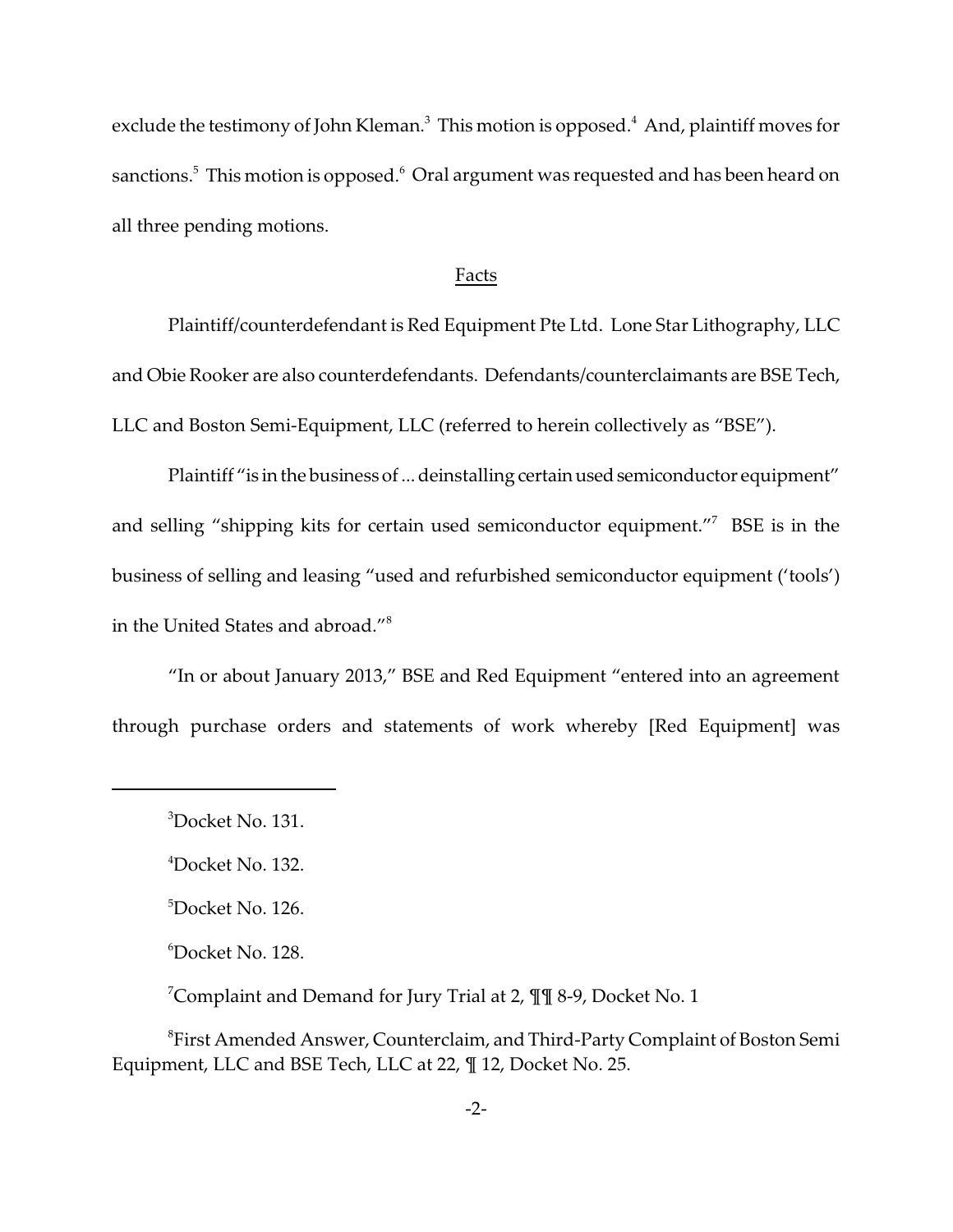responsible for de-installing certain of the tools manufactured by Nikon..., and for providing and affixing specialized shipping kits for the Nikon Tools ... in preparation for their extraction from" a fabrication plant in Tateyama, Japan "and subsequent shipping to customers...."<sup>9</sup> Rooker avers that he and four other subcontractors were hired by Red Equipment to perform the de-installation work and to affix the shipping kits.<sup>10</sup> The other four subcontractors were John Kleman, Gal Dery, Norikazu Okiji, and Miguel Sanchez.<sup>11</sup>

BSE alleges that some of the Nikon tools were shipped to California, where upon arrival, it was discovered that some of them "had sustained substantial damage."<sup>12</sup> BSE alleges that after it discovered this damage in California, it de-crated and inspected some of the Nikon tools that were still in Japan and "a number of deficiencies" were uncovered.<sup>13</sup> BSE contends that Red Equipment, Rooker, and Lone Star were responsible for the damage and deficiencies. Red Equipment, Rooker, and Lone Star dispute that they were responsible for any damage to the Nikon tools or any deficiencies in the crating of the Nikon tools.

<sup>10</sup>Declaration of Obie Rooker at 2,  $\mathbb{I}$  1 2-3, Exhibit 1, Plaintiff's/Counter-Defendant's Motion for Summary Judgment re Damages, Docket No. 121.

<sup>11</sup>Id. at ¶ 3.

<sup>12</sup>First Amended Answer, Counterclaim, and Third-Party Complaint of Boston Semi Equipment, LLC and BSE Tech at 24, ¶ 20, Docket No. 25.

 $^{13}$ Id. at ¶ 23.

<sup>&</sup>lt;sup>9</sup><u>Id.</u> at 23, ¶ 16.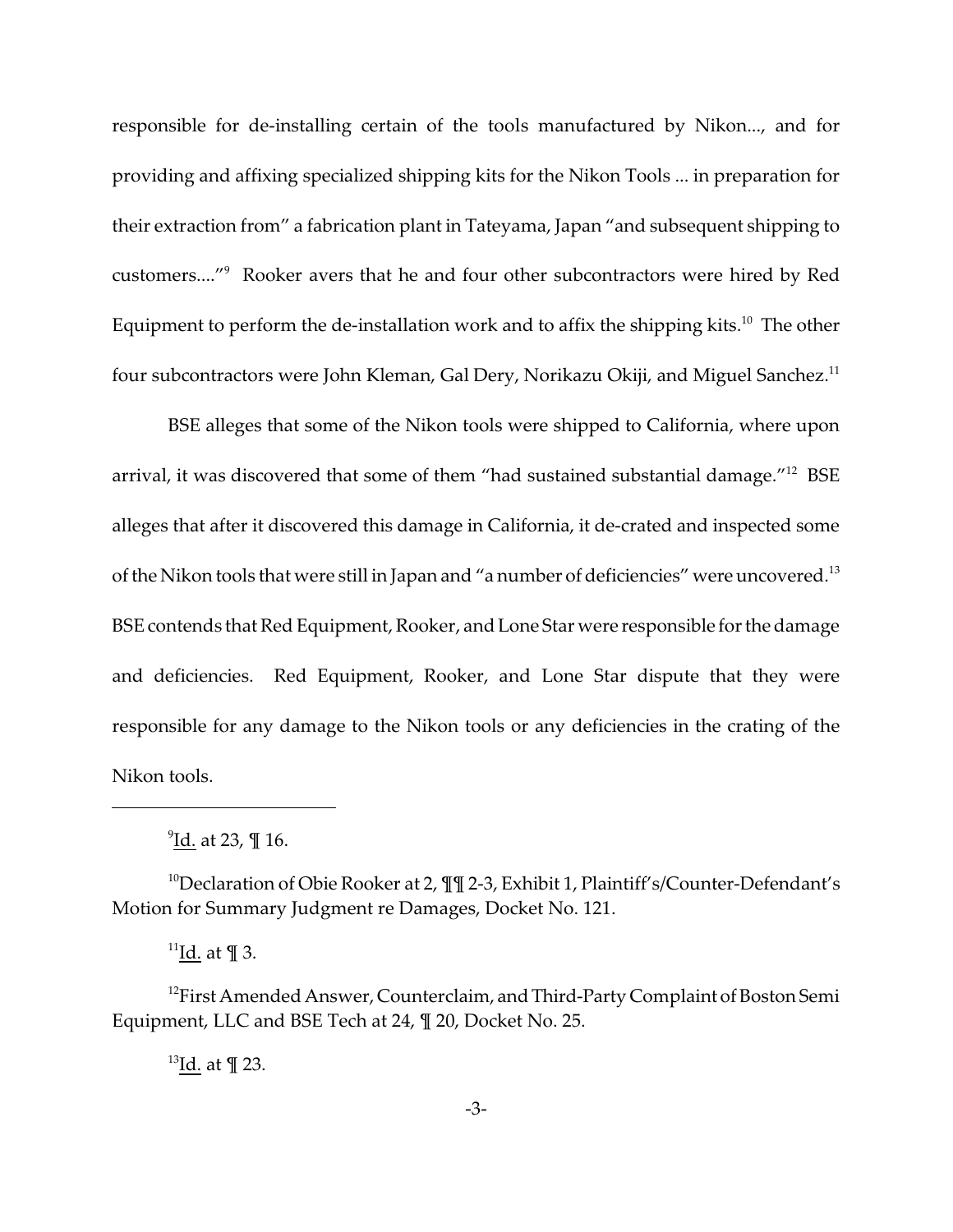On May 14, 2013, Red Equipment commenced this action, in which it asserts a breach of contract claim against BSE, claiming that BSE owes it \$463,804.50 for the work that Red Equipment performed under the parties' agreement.<sup>14</sup> BSE has counterclaimed, asserting claims for breach of contract, breach of the implied covenant of good faith and fair dealing, gross negligence, and negligence against Red Equipment, and negligence and gross negligence claims against Rooker and Lone Star.

Red Equipment, Rooker, and Lone Star (referred to collectively from here on out as Red Equipment) now move for summary judgment on BSE's counterclaims on the theory that BSE cannot prove damages. Red Equipment also moves to exclude the testimony of John Kleman and to strike the declarations of Kent Shoot. And, plaintiff moves for sanctions for BSE's alleged discovery violations.

#### Motion for Summary Judgment

Summary judgment is appropriate when there are no genuine issues of material fact and the moving party is entitled to judgment as a matter of law. Fed. R. Civ. P. 56(c). The initial burden is on the moving party to show that there is an absence of genuine issues of material fact. Celotex Corp. v. Catrett, 477 U.S. 317, 325 (1986). If the moving party meets its initial burden, then the non-moving party must set forth specific facts showing that there is a genuine issue for trial. Anderson v. Liberty Lobby, Inc., 477 U.S. 242, 247-48 (1986). In

<sup>&</sup>lt;sup>14</sup>Complaint and Demand for Jury Trial at 17,  $\P$  145, Docket No. 1.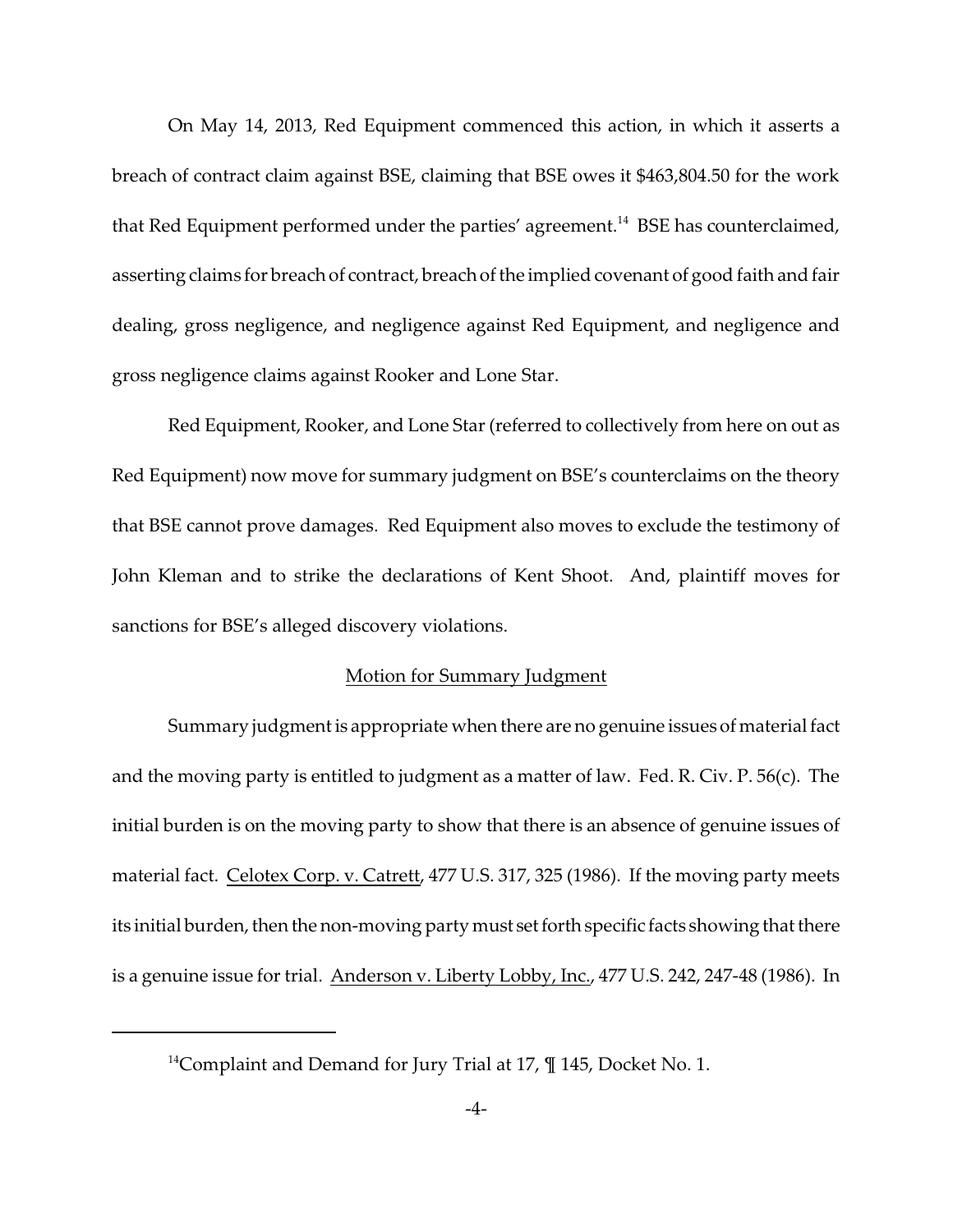deciding a motion for summary judgment, the court views the evidence of the non-movant in the light most favorable to that party, and all justifiable inferences are also to be drawn in its favor. Id. at 255. "[T]he court's ultimate inquiry is to determine whether the 'specific facts' set forth by the nonmoving party, coupled with undisputed background or contextual facts, are such that a rational or reasonable jury might return a verdict in its favor based on that evidence." T.W. Elec. Service, Inc. v. Pacific Elec. Contractors Ass'n, 809 F.2d 626, 631 (9th Cir. 1987).

Although the facts may be disputed as to who was responsible for the damage to the Nikon tools or even whether the Nikon tools were in fact damaged, Red Equipment argues that it is still entitled to summary judgment on BSE's counterclaims because BSE has no evidence as to the damages it suffered as a result of the alleged faulty work. Damages are an essential element of each of BSE's counterclaims.

Red Equipment's argument is based on the deposition testimony of Bryan Banish. Banish was BSE's Rule 30(b)(6) deponent on certain topics, including the facts related to BSE's claims against Red Equipment, which would include the damages that BSE suffered as a result of Red Equipment's alleged faulty work.

Banish testified that Telefunken purchased the Nikon tools in question and paid BSE in full for the tools.<sup>15</sup> Banish, however, testified that BSE had been damaged because of

 $15$ Rule 30(b)(6) Deposition of BSE Tech, LLC and Boston Semi Equipment, LLC by (continued...)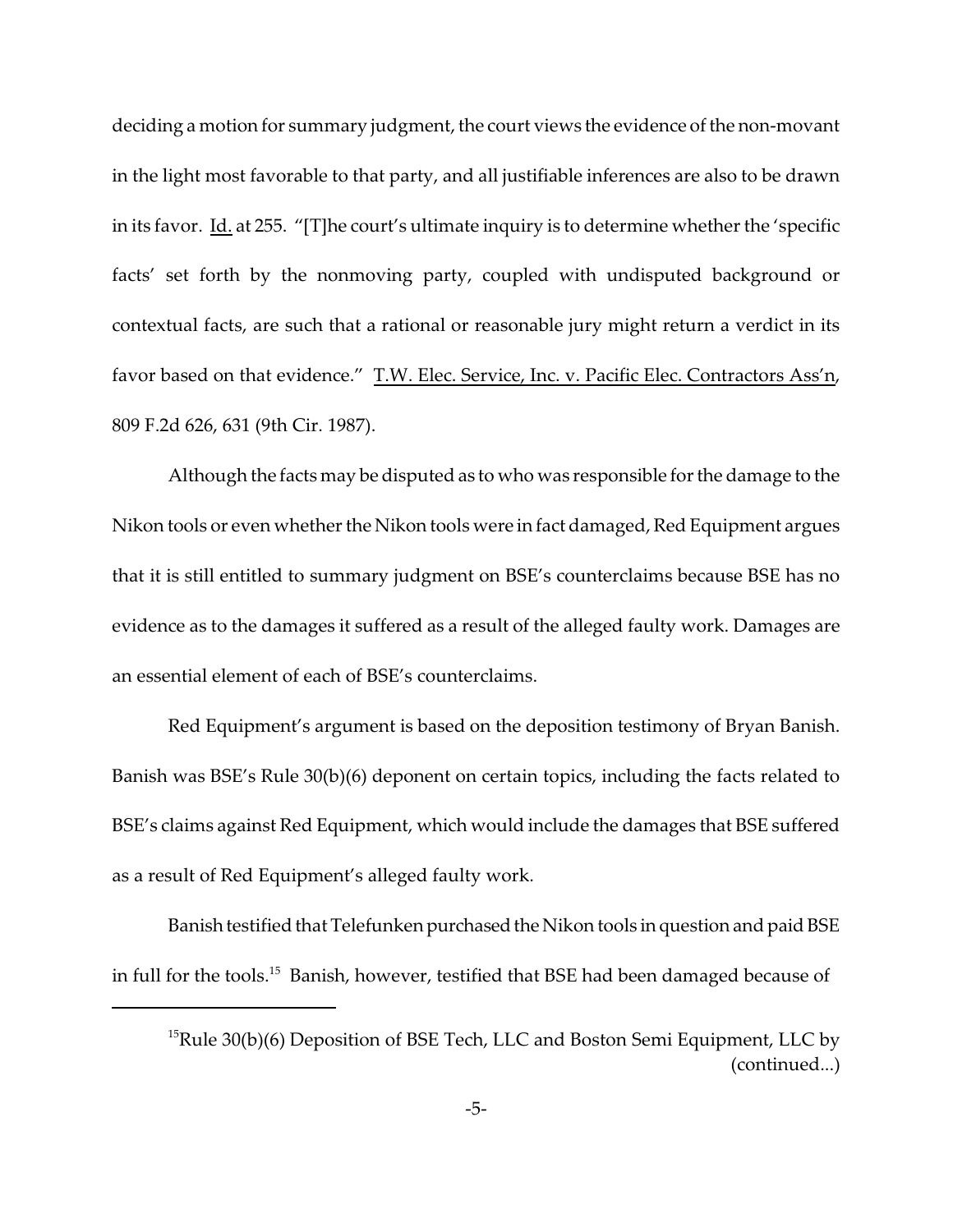the additional costs incurred associated with having to fly people around the world to conduct ... inspections, paid to have all of the fixtures redone, and there were significant concerns in the April-to-August time frame that, as news of this stuff was getting out, that may have been affecting sales.... $[$ <sup>16</sup>]

Banish also mentioned that BSE incurred additional storage costs.<sup>17</sup>

But, Banish was not able to quantify these damages. As for travel costs, Banish testified that BSE incurred "many hundreds of thousands of dollars" to fly employees and others around the world to fix the problems with the Nikon tools.<sup>18</sup> Banish further testified that Kent Shoot, who is BSE's former CFO and Vice President of Finance, "has been tracking costs, internal costs" and "[i]t wouldn't be appropriate for [him (Banish)] to try to estimate" those costs.<sup>19</sup> As for any lost sales or profits, Banish testified that BSE was "still trying to assess how well we can document" that sales which did not go through "were attributable" to the problem with the Nikon tools.<sup>20</sup> Banish could not "recall" the names

 $15$ (...continued)

and through Bryan Banish at 344:23-345:6, Exhibit 2, Plaintiff's/Counter-Defendant's Motion for Summary Judgment re Damages, Docket No. 120.

<sup>&</sup>lt;sup>16</sup>Id. at 348:3-11.

<sup>&</sup>lt;sup>17</sup>Id. at 366:2-3.

<sup>18</sup>Id. at 350:23-351:6.

<sup>&</sup>lt;sup>19</sup>Id. at 354:15-21.

 $^{20}$ Id. at 362:14-16.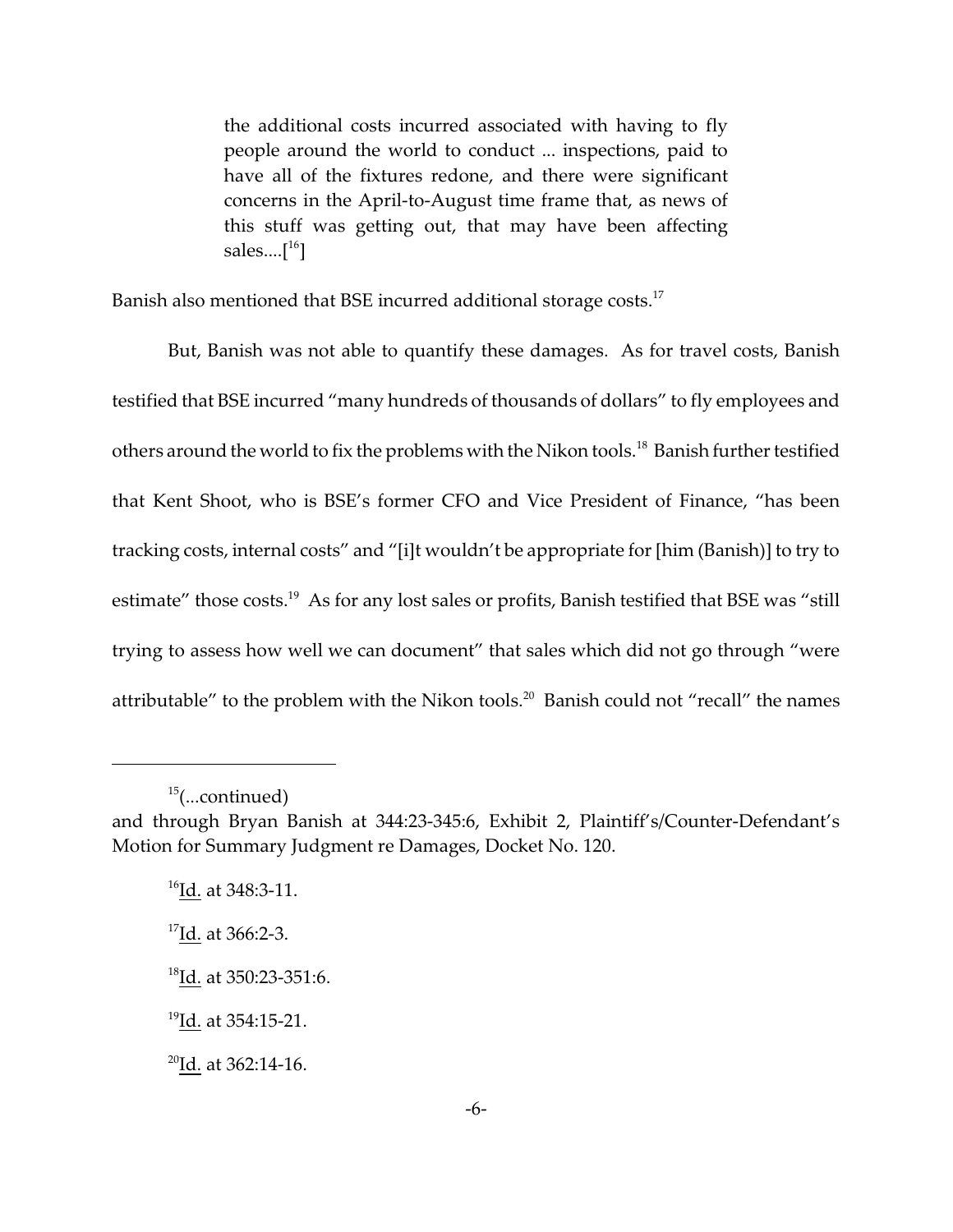of any customers whose purchases were lost during the relevant time frame.<sup>21</sup> As for the additional storage costs, Banish testified that he believed that Shoot was quantifying those damages.<sup>22</sup> As for the repair work that BSE had to contract others to do, Banish similarly testified that Shoot was quantifying those damages. $^{23}$ 

Shoot was BSE's Rule 30(b)(6) deponent on "[f]acts relating to the availability of insurance for the losses allegedly sustained as a result of damages to any tool de-installed by Plaintiff at the Fab."<sup>24</sup> At his deposition, Shoot testified that BSE made a claim under a Chubb insurance policy<sup>25</sup> for approximately \$517,000, of which Chubb covered \$249,000 minus a  $$5,000$  deductible.<sup>26</sup> Shoot testified that there were three components to the Chubb claim: 1) "direct costs paid to third-party vendors", 2) "travel costs", and 3) "internal labor

 $22$ Id. at 366:5-9.

<sup>23</sup>Id. at 366:25-367:5.

 $^{24}$ Reply Memorandum at 8, Docket No. 87.

<sup>25</sup>Plaintiff contends that BSE never produced the Chubb insurance policy even though in its first Requests for Productions plaintiff requested that BSE produce "[a]ll insurance polices held by, purchased by or naming BSE as an insured that were in effect while the Nikon tools were de-installed and/or crated and/or shipped and/or held in transit that BSE believes may possibly provide coverage for the alleged damage to the Nikon tools shipped to California...." Exhibit 1 at 4,  $\P$  17, Motion for Sanctions [etc.], Docket No. 126.

 $2630(b)(6)$  Deposition of BSE Tech, LLC and Boston Semi Equipment LLC (Kent Shoot) at 81:5-82:15, Exhibit 2, Memorandum of Defendants' ... in Opposition to Motion for Summary Judgment re: Damages [etc.], Docket No. 124. Plaintiff contends that BSE never produced any evidence of the \$244,000 payment from Chubb.

<sup>21</sup>Id. at 362:23-363:12.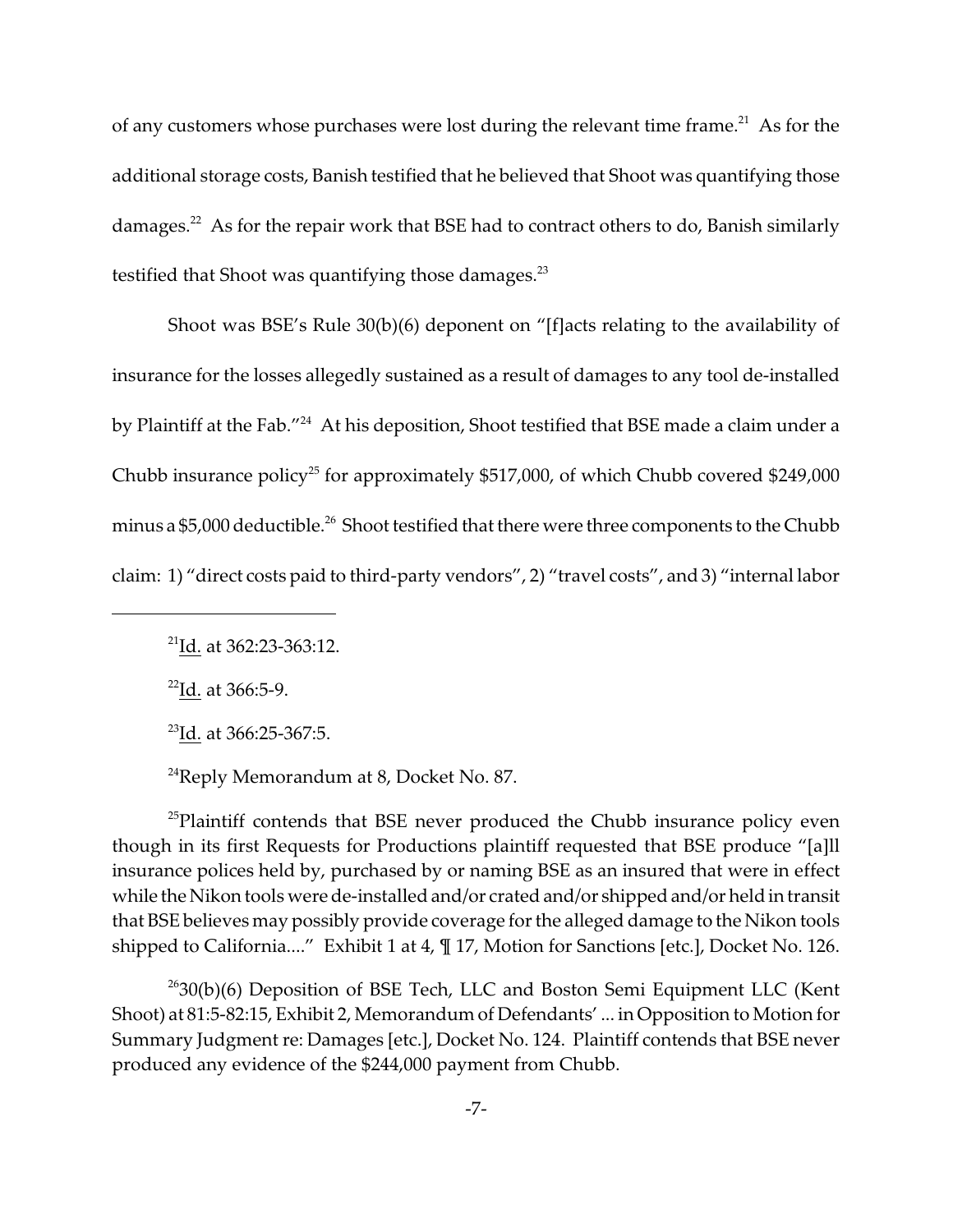costs..."<sup>27</sup> Shoot testified that the "spreadsheet analysis" in Exhibit 95 was how the information was provided to Chubb.<sup>28</sup> Exhibit 95 consists of 124 pages and includes, among other things, spreadsheets, invoices, incomplete printouts, blank pages, and pages written in Japanese.

BSE contends that Exhibit 95 itself shows that BSE incurred damages as a result of Red Equipment's faulty work, and BSE offers the declaration of Shoot to explain Exhibit 95. Shoot avers that Exhibit 95 was his "damages analysis" which he completed "a number of days before I was deposed on September 11, 2015...."<sup>29</sup> Shoot avers that "Exhibit No. 95 ... is the work product of Gerald Martinez and me. It demonstrates that ... [BSE] suffered out-of-pocket damages totaling \$517,211.19 ... from the actions, omissions, breach of contract, poor workmanship, and negligence" of Red Equipment "with respect to the deinstallation and extraction of the Nikon tools from the UMCJ facility in Tateyama, Japan....<sup>"30</sup> Shoot avers that he summarized the out-of-pocket damages into three categories: vendor expenses, travel and related expenses, and labor expenses.<sup>31</sup> Shoot

 $30$ Id. at 3, ¶ 5.

 $31$ Id. at 3-4, ¶ 6.

<sup>27</sup>Id. at 78:10-18.

<sup>28</sup>Id. at 78:21-24.

<sup>&</sup>lt;sup>29</sup>Declaration of Kent Shoot [etc.] at 2,  $\P$  4, Exhibit 1, Memorandum ... in Opposition to Motion for Summary Judgment re Damages [etc.], Docket No. 124.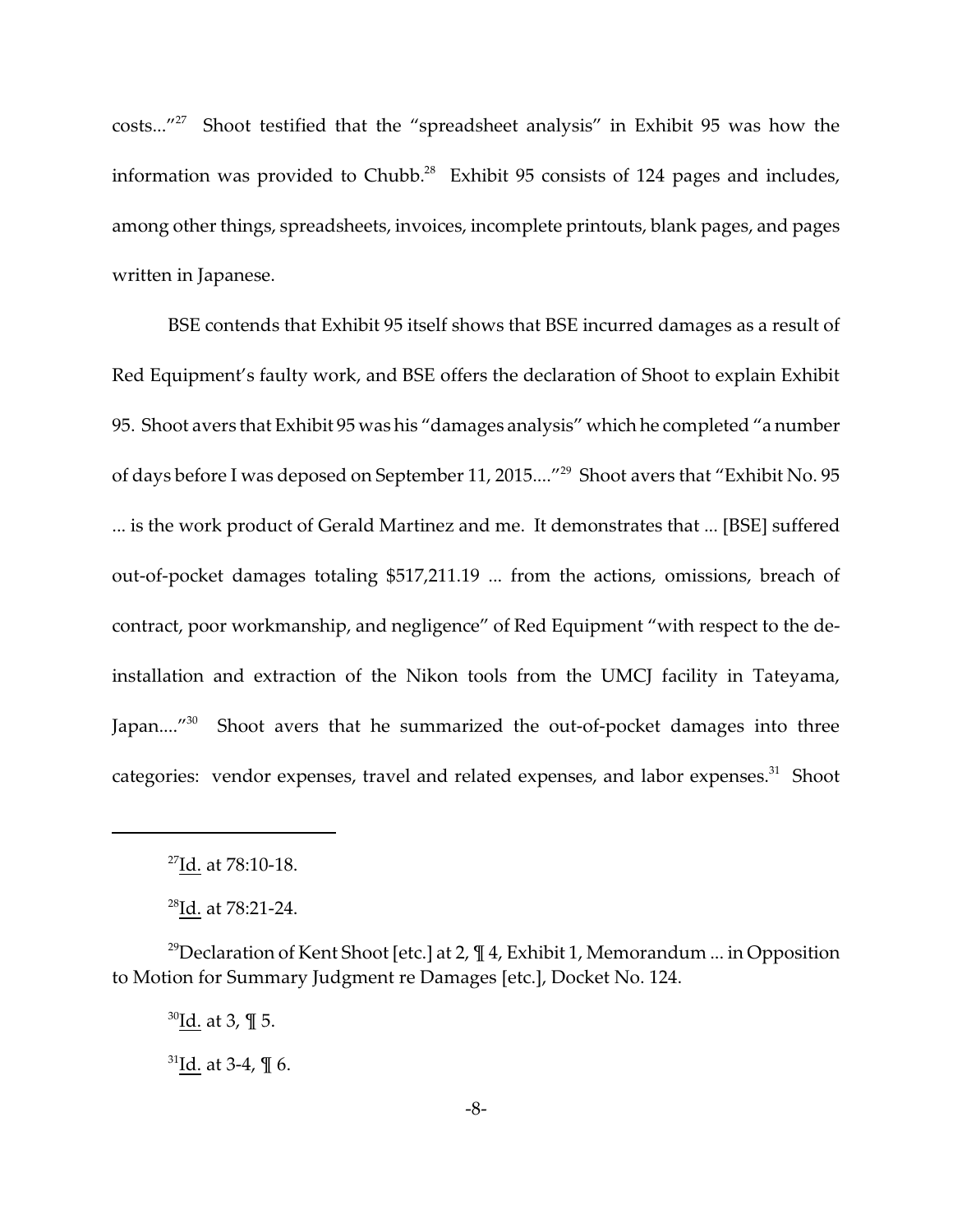explains that vendor expenses are "the direct ... payments ... to third-parties and vendors, as required to inspect, repair and remediate the Nikon tools ... in Roseville, California ... and in Narita, Japan[.]"<sup>32</sup> He explains that travel and related expenses included "airfare, automobile rentals, hotels, meals and other related charges" for "BSE employees to fly to Japan, California and elsewhere, as required to inspect, repair and remediate the Nikon tools....<sup>"33</sup> And, he explains that labor expenses were the payments BSE made to its own employees "as required to travel (domestically and internationally) to manage the strained relationship with the customer that purchased the Nikon tools and inspect, repair and remediate the Nikon tools...."<sup>34</sup> Shoot avers that BSE incurred \$315,016.05 in vendor expenses;  $$80,941.40$  in travel costs, and  $$121,253.74$  in labor expenses. $^{35}$ 

Red Equipment argues that Shoot's declaration should be stricken because it is a sham declaration. "At the summary judgment phase, credibility determinations and the weighing of evidence are not functions of the court." Hennighan v. Insphere Insurance Solutions, Inc., 38 F. Supp. 3d 1083, 1096 (N.D. Cal. 2014). "Nonetheless, '[t]he general rule in the Ninth Circuit is that a party cannot create an issue of fact by an affidavit contradict-

 $34$ Id. at 4, ¶ 6(c)

 $35$ Id. at ¶ 7.

 $32$ Id. at 3, ¶ 6(a).

 $33$ Id. at 3-4,  $\text{\degree\!\!\!\!/}\,$  6(b).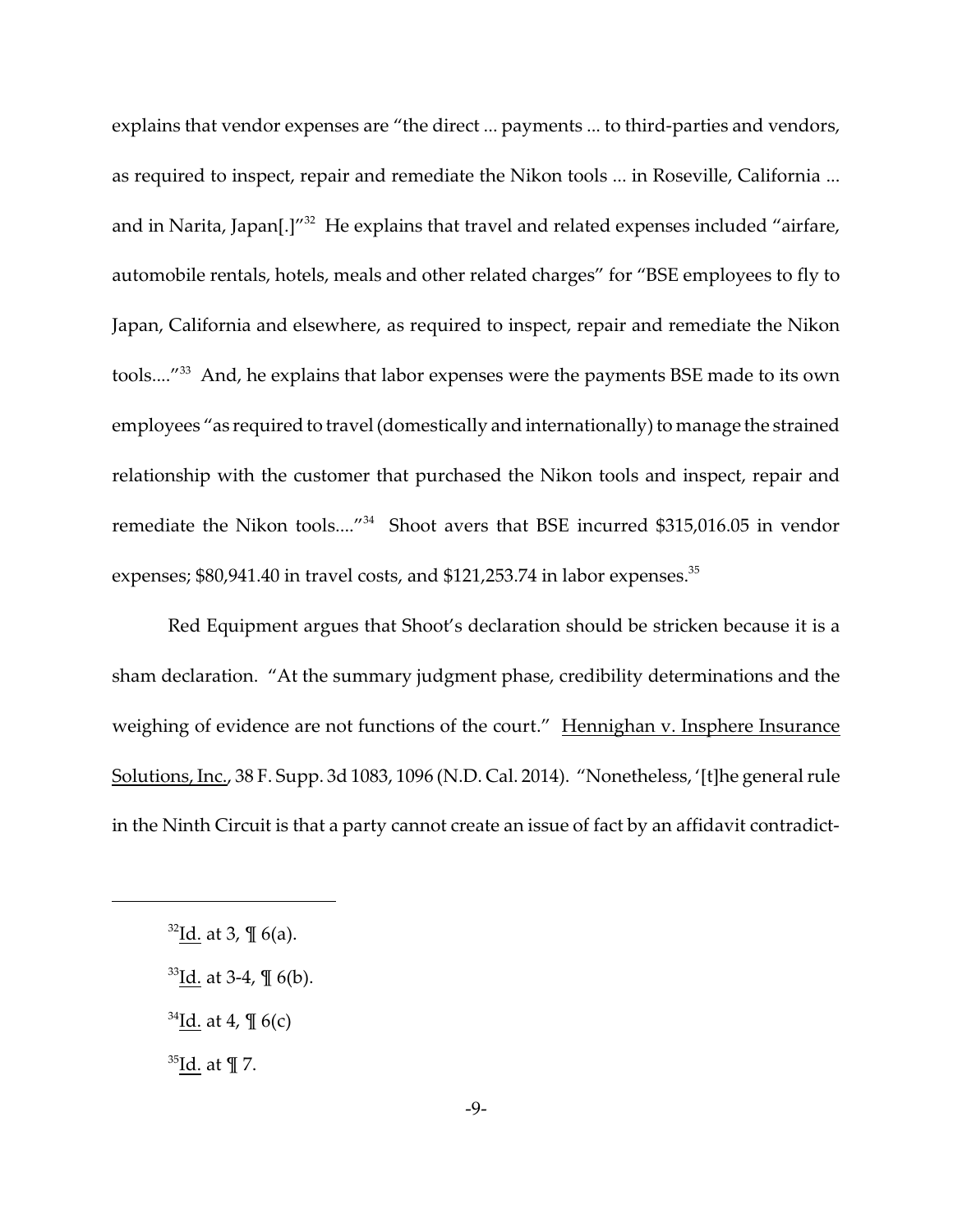ing his prior deposition testimony.'" Id. (quoting Kennedy v. Allied Mut. Ins. Co., 952 F.2d 262, 266 (9th Cir. 1991)). "The sham declaration rule only applies if 'the inconsistency between a party's deposition testimony and subsequent affidavit [is] clear and unambiguous.'" Cooper v. United Air Lines, Inc., 82 F. Supp. 3d 1084, 1096-97 (N.D. Cal. 2015) (quoting Van Asdale v. Int'l Game Tech., 577 F.3d 989, 998–99 (9th Cir. 2009)).

Red Equipment argues that there are a number of inconsistencies between Shoot's deposition testimony and his declaration, but this argument fails. At his deposition, Shoot testified that that he did not believe that the insurance claim and Exhibit 95 were the same document,<sup>36</sup> but this statement does not conflict with his averments in his declaration. Shoot avers that Exhibit 95 was finalized "a number of days" before his September 11, 2015 deposition which means it could not be the exact same document that was provided to Chubb. At his deposition, Shoot testified that Exhibit 95 "was primarily prepared by Gerald Martinez; however, I worked closely with him in its preparation."<sup>37</sup> In his declaration, Shoot avers that Exhibit 95 "is the work product of Gerald Martinez and me,"<sup>38</sup> which does not necessarily contradict what he said at his deposition. At his deposition,

<sup>&</sup>lt;sup>36</sup>Shoot Deposition at 86:11-17, Exhibit 4, Motion for Sanctions [etc.], Docket No. 126.

 $37$ Shoot Deposition at 79:16-18, Exhibit 2, Memorandum of Defendants ... in Opposition to Motion for Summary Judgment re: Damages [etc.], Docket No. 124.

 $38$ Shoot Declaration at 3,  $\P$  5, Exhibit 1, Memorandum of Defendants ... in Opposition to Motion for Summary Judgment re: Damages [etc.], Docket No. 124.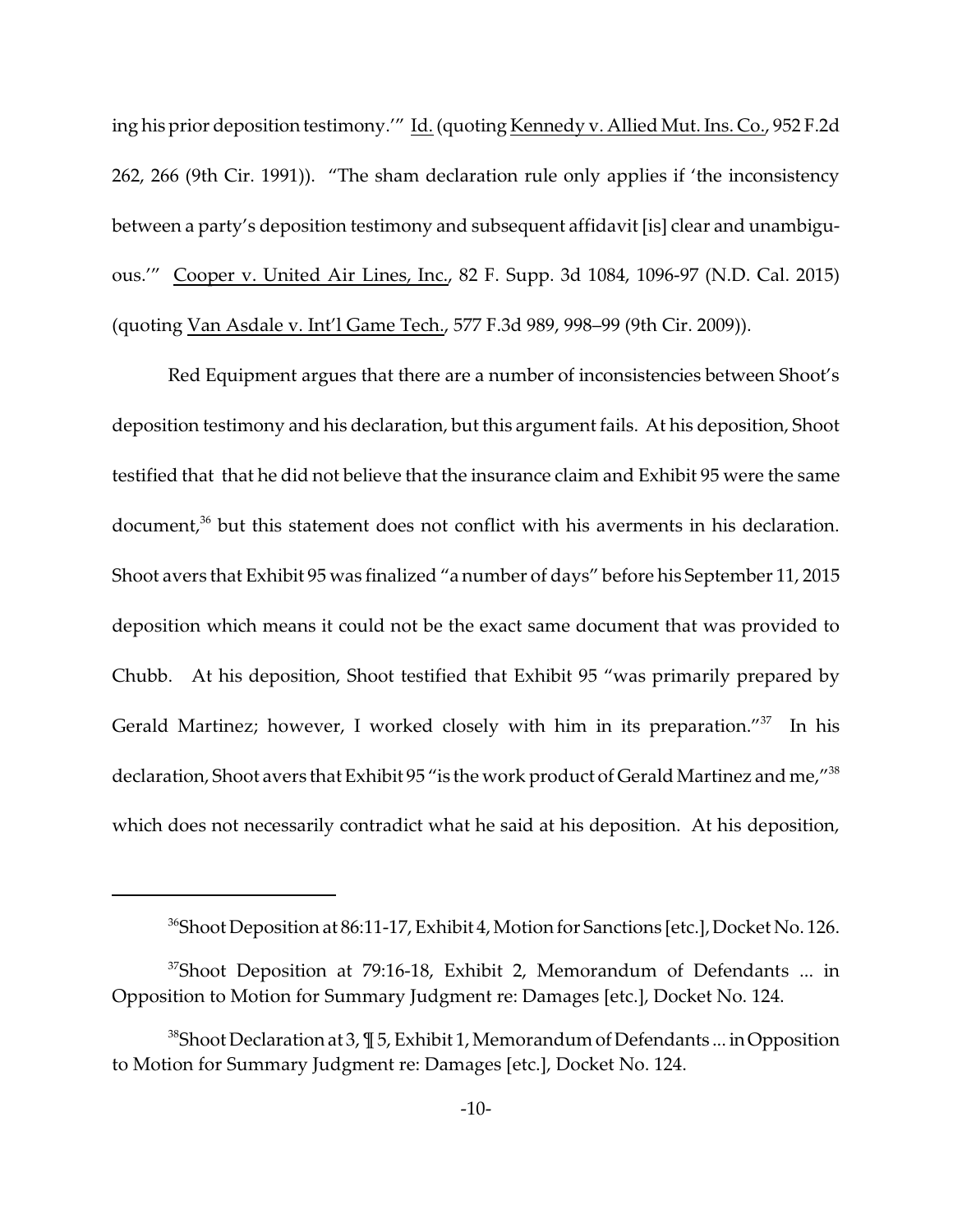Shoot testified that the first time he saw Exhibit 95 in its current form was at his deposition,<sup>39</sup> which does not contradict his declaration in which he avers that he "finalized" the exhibit a number of days prior to his deposition. It is possible that Shoot "finalized" Exhibit 95 by pulling together the documents that would be included in that exhibit but that he never saw the exhibit as whole until his deposition. Because there are not clear and unambiguous inconsistencies between Shoot's declaration and his deposition testimony, his declaration is not a sham.

But despite Shoot's explanation of Exhibit 95 in his declaration, BSE cannot rely on Exhibit 95 to defeat Red Equipment's motion for summary judgment. "A trial court can only consider admissible evidence in ruling on a motion for summary judgment. Orr v. Bank of America, NT & SA, 285 F.3d 764, 773 (9th Cir. 2002). Exhibit 95 is inadmissible because it was not timely disclosed.

"Rule  $26(a)(1)(A)(iii)$  requires the disclosure of 'a computation of each category of damages claimed by the disclosing party.'" Hoffman v. Construction Protective Services, Inc., 541 F.3d 1175, 1179 (9th Cir. 2008). "Rule 26(e)(1)(A) requires disclosing parties to supplement their prior disclosures 'in a timely manner' when the prior response is 'incomplete or incorrect.'"  $\underline{Id}$ . "'Rule 37(c)(1) gives teeth to these requirements by forbidding the use at trial of any information required to be disclosed by Rule 26(a) that is

<sup>&</sup>lt;sup>39</sup>Shoot Deposition at 87:6-15, Exhibit 4, Motion for Sanctions [etc.], Docket No. 126.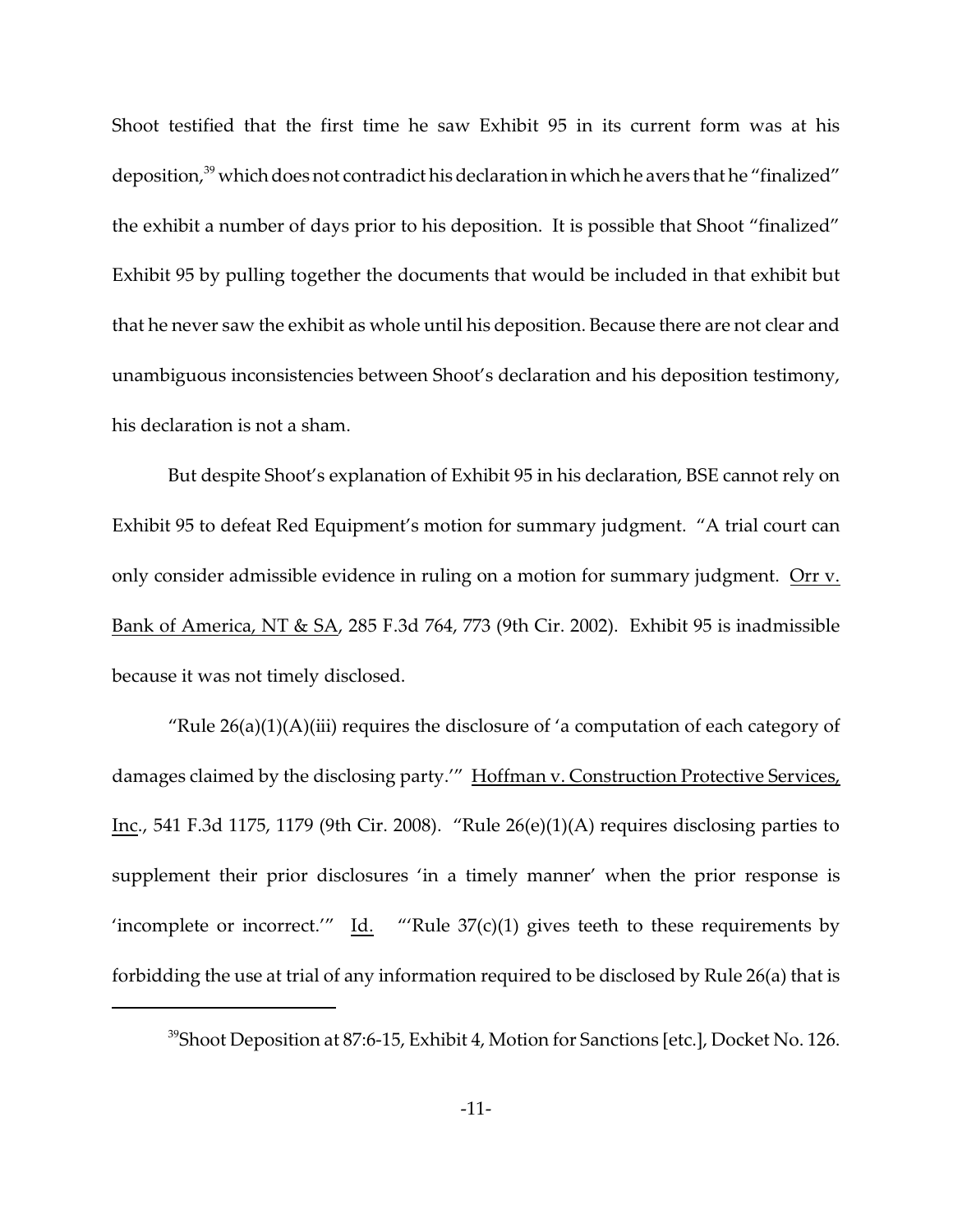not properly disclosed." Id. (quoting Yeti by Molly, Ltd. v. Deckers Outdoor Corp., 259 F.3d 1101, 1106 (9th Cir. 2001)). "Under Rule 37, exclusion of evidence not disclosed is appropriate unless the failure to disclose was substantially justified or harmless." Id.

If Exhibit 95 is BSE's computation of damages as BSE contends, then Exhibit 95 should have been disclosed long before September 9, 2015. Shoot testified that there were "numerous iterations of" Exhibit 95 and that the information was provided to Chubb on more than one occasion, and that "there certainly would have been versions of this document that were presented to [Chubb] in 2014."<sup>40</sup> If some version of Exhibit 95 existed in 2014, which plainly it did, BSE had an affirmative duty to disclose it to Red Equipment then, rather than waiting until September 9, 2015 to disclose it. BSE has offered no justification for waiting until September 9, 2015 to disclose its damages computation. And, BSE's late disclosure was not harmless. While Exhibit 95 was disclosed prior to the close of discovery, it was only disclosed two business days prior to the close of discovery. BSE's late "disclosure of damages would have most likely required the court to create a new briefing schedule and perhaps re-open discovery.... Such modifications to the court's and the parties' schedules supports a finding that the [untimely disclosure] was not harmless." Id. at 1180. In short, BSE's disclosure of Exhibit 95, which is BSE's damages computation, was untimely, and the untimely disclosure was not substantially justified or harmless.

<sup>40</sup>Shoot Deposition at 79:21-80:2, Exhibit 2, Memorandum ... in Opposition to Motion for Summary Judgment re: Damages [etc.], Docket No. 124.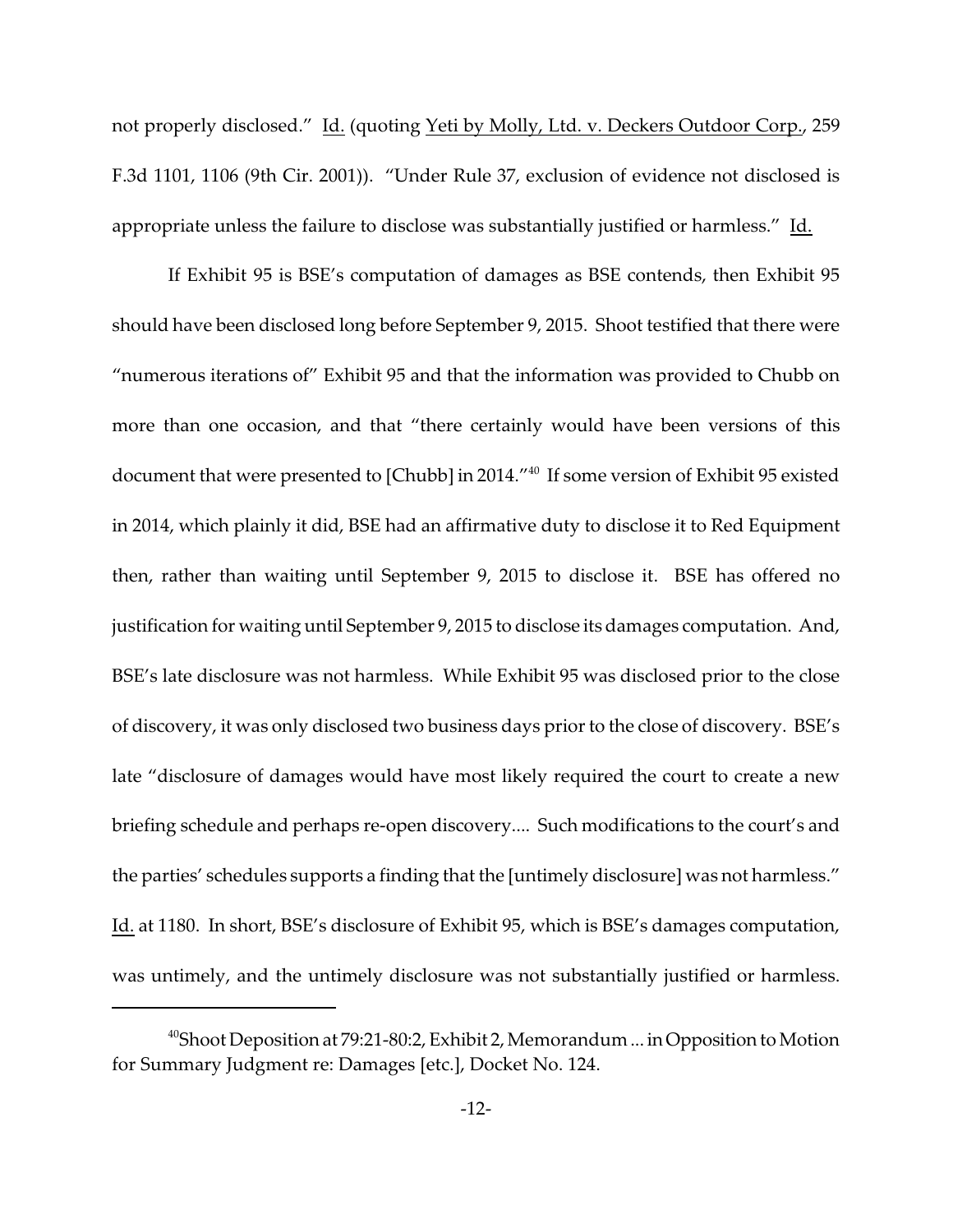Thus, Exhibit 95 is excluded.

Without Exhibit 95, BSE has no evidence to establish the damages it is claiming. Although BSE also relies on the testimony of James Vogel and John Kleman, $41$  their testimony does not help BSE here. Vogel testified about the actual damage to the Nikon tools,<sup>42</sup> but Vogel did not testify about the damages that BSE suffered as a result of the alleged faulty de-installation of the tools. Similarly, Kleman testified about whether the Nikon tools were actually damaged.<sup>43</sup> But, the issue here is whether BSE can quantify the damages it allegedly suffered, not whether the Nikon tools were in fact damaged.

Banish testified that Shoot was the witness who could quantify BSE's damages. But Shoot cannot testify about BSE's damages if he has no underlying support for his testimony. The underlying support for BSE's damages are the documents in Exhibit 95. But, Exhibit 95 has been excluded. To permit Shoot to testify about BSE's damages, either in opposition to the instant motion for summary judgment or at a trial, when Exhibit 95 has been excluded, would render the Rule 26 disclosure requirement meaningless.

 $41$ Red Equipment moves to exclude the testimony of Kleman. That motion is discussed below in detail. For purposes of the motion for summary judgment, the court assumes that Kleman can testify in this matter.

<sup>&</sup>lt;sup>42</sup>Deposition of James Vogel at 260:11-262:6, Exhibit 5, Memorandum of Defendants ... in Opposition to Motion for Summary Judgment re: Damages [etc.], Docket No. 124.

<sup>&</sup>lt;sup>43</sup>Deposition of John Kleman at 51:13-52:20 & 57:25-58:18, Exhibit 6, Memorandum of Defendants ... in Opposition to Motion for Summary Judgment re: Damages [etc.], Docket No. 124.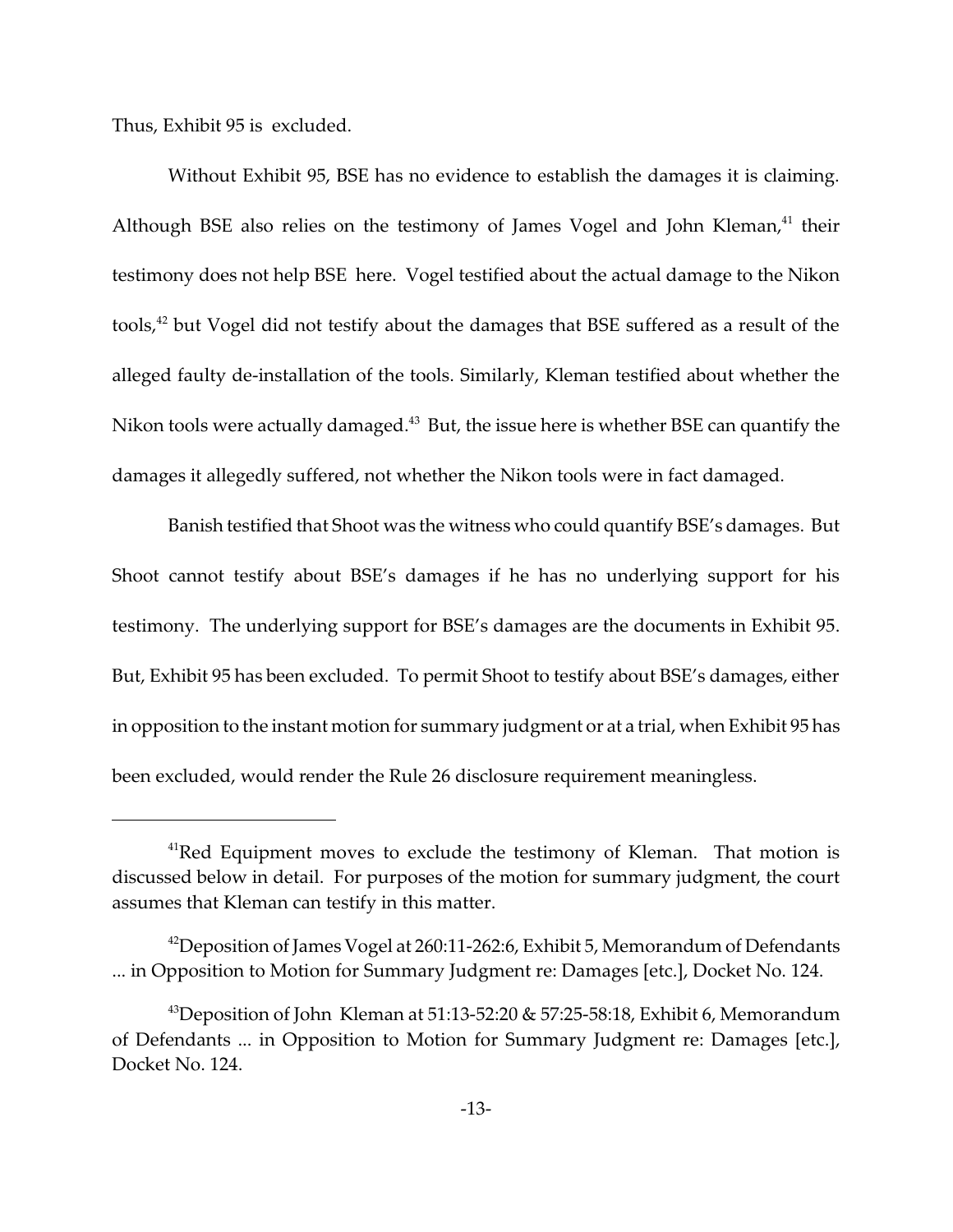Without Exhibit 95 and Shoot's testimony explaining Exhibit 95, BSE has no evidence of damages, which are an essential element of each of BSE's counterclaims. Without evidence of any damages flowing from Red Equipment's alleged faulty work, no reasonable jury could find for BSE on its counterclaims. Thus, Red Equipment is entitled to summary judgment on BSE's counterclaims.

### Motion in Limine

Red Equipment moves to exclude John Kleman's testimony on the grounds that BSE failed to properly notice Kleman's deposition and failed to obtain permission to take the deposition by remote means. On September 1, 2015, the court granted BSE's motion for leave to use alternative service of a subpoena upon Kleman.<sup>44</sup> The order provided that the "time and place" for Kleman's deposition were to be chosen by  $BSE<sup>45</sup>$  But, the order appeared to contemplate that the deposition would either take place in Phoenix, where Red Equipment's counsel is located, or in a location to which Red Equipment's counsel would have to travel.<sup>46</sup> On September 2, 2015, BSE noticed Kleman's deposition "**by a remote means, by video-conferencing[,]**" on Friday, September 4, 2015 at 10:30 a.m. CST (8:30

 $44$ Order re Motion for Leave to Use Alternative Service of Subpoena [etc.] at 3, Docket No. 122.

 $45$ Id. at 2.

 $^{46}$ Id.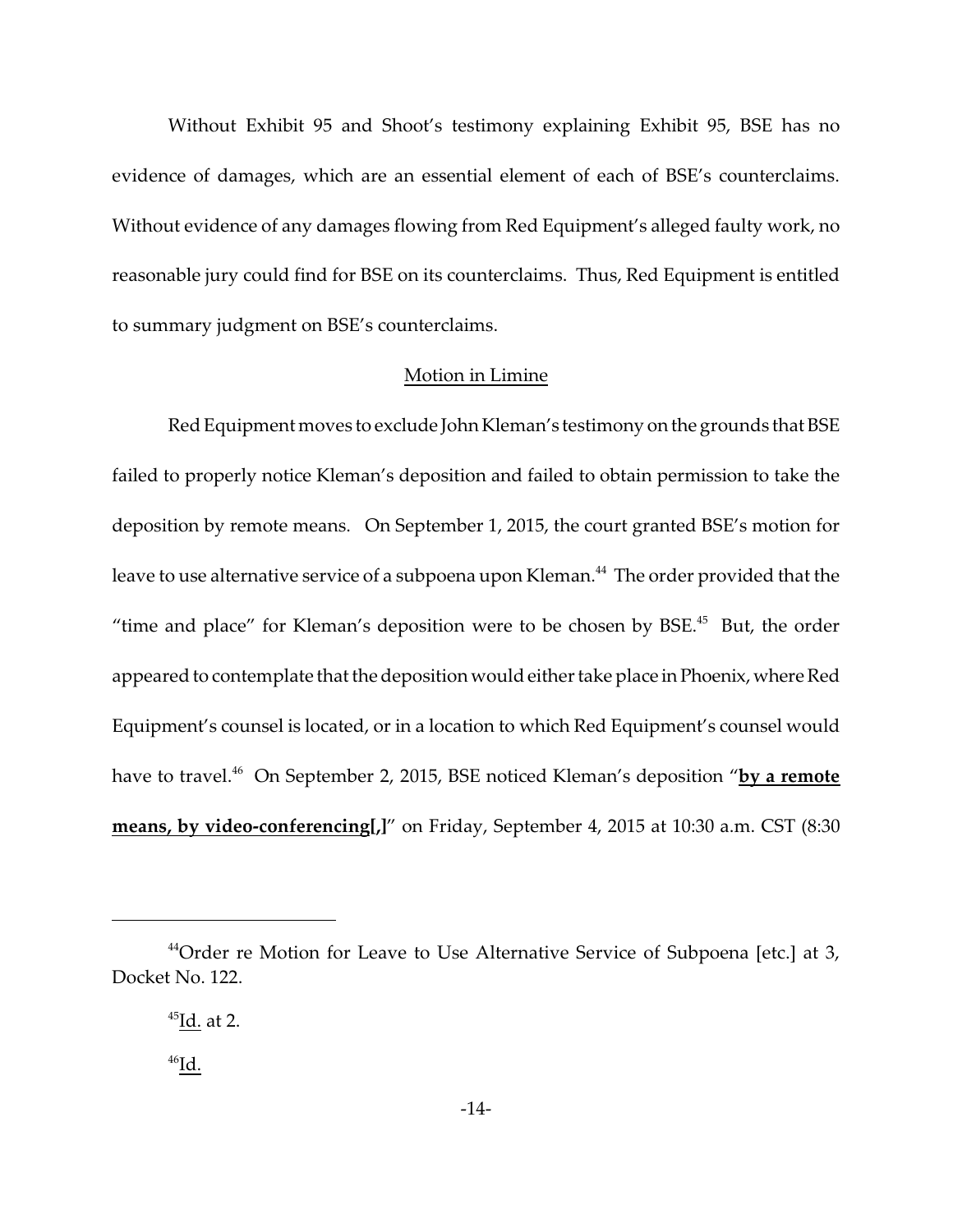MST).<sup>47</sup> Red Equipment's counsel objected to the notice, advising BSE that she would not be attending because, as defense counsel was aware, she was in the middle of an arbitration hearing and because the deposition had been improperly noticed.<sup>48</sup> Despite Red Equipment's counsel's objection, BSE's counsel took Kleman's deposition on September 4, 2015 via video-conferencing.

Red Equipment first argues that Kleman's testimony must be excluded because it was improper for BSE to take the deposition by remote means. Rule 30(b)(4), Federal Rules of Civil Procedure, provides that "[t]he parties may stipulate--or the court may on motion order--that a deposition be taken by telephone or other remote means." Although BSE does not expressly so argue, it seems to imply that because the court permitted it to determine the "place" of Kleman's deposition, the court had authorized a deposition by remote means. But BSE reads too much into the court's order. The court did not authorize the use of remote means for taking Kleman's deposition. The parties also did not stipulate to the use of remote means. Thus, BSE failed to comply with Rule 30(b)(4).

 $47$ Defendants ... Re-Notice, by Remote Means, of Deposition of John Kleman by Video-Conference at 1-2, Exhibit 1, Plaintiff's/Counterdefendants' Motion in Limine [etc.], Docket No. 131 (emphasis in original). The time of the deposition was changed the next day to 9:30 a.m. CST (7:30 a.m. MST). Defendants ... Second Re-Notice, by Remote Means, of Deposition of John Kleman by Video-Conference, Exhibit 4, Plaintiff's/Counterdefendants' Motion in Limine [etc.], Docket No. 131.

<sup>48</sup>Email from Julianne Wheeler to Siobhan Tolan and others, Exhibit 3, Plaintiff's/Counterdefendants' Motion in Limine [etc.], Docket No. 131.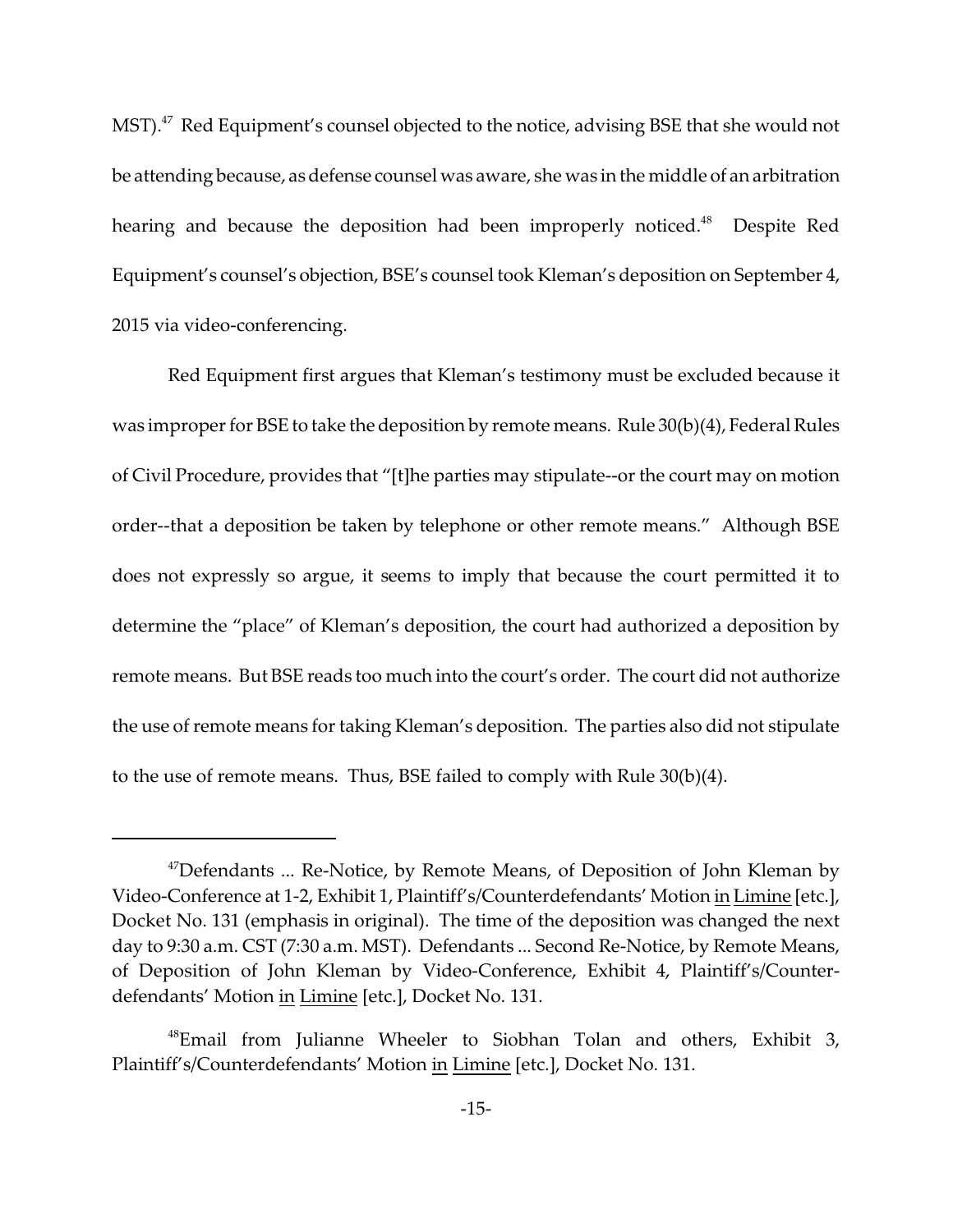"The inherent powers of federal courts are those which 'are necessary to the exercise of all others,' and include 'the well-acknowledged inherent power ... to levy sanctions in response to abusive litigation practices.'" Fjelstad v. American Honda Motor Co., 762 F.2d 1334, 1338 (9th Cir. 1985) (quoting Roadway Express, Inc. v. Piper, 447 U.S. 752, 764–65 (1980)). Pursuant to its inherent power, the court will exclude Kleman's testimony. Because the court is excluding Kleman's testimony for BSE's failure to comply with Rule 30(b)(4), the court need not consider Red Equipment's argument that Kleman's deposition was not properly noticed.

#### Motion for Sanctions

Plaintiff moves for sanctions for BSE's discovery violations. Plaintiff argues that BSE had a duty to supplement its discovery responses concerning insurance but that it failed to do so. Plaintiff argues that BSE failed to produce the Chubb insurance policy and another insurance policy, failed to produce the iterations of BSE's Chubb claim, and failed to produce documents related to its communications with Chubb. Rule  $37(c)(1)$ , Federal Rules of Civil Procedure, provides, in pertinent part, that

> "[i]f a party fails to provide information ... as required by Rule 26(a) or (e), the party is not allowed to use that information ... on a motion, at a hearing, or at a trial, unless the failure was substantially justified or is harmless. In addition to or instead of this sanction, the court, on motion and after giving an opportunity to be heard:

> (A) may order payment of the reasonable expenses, including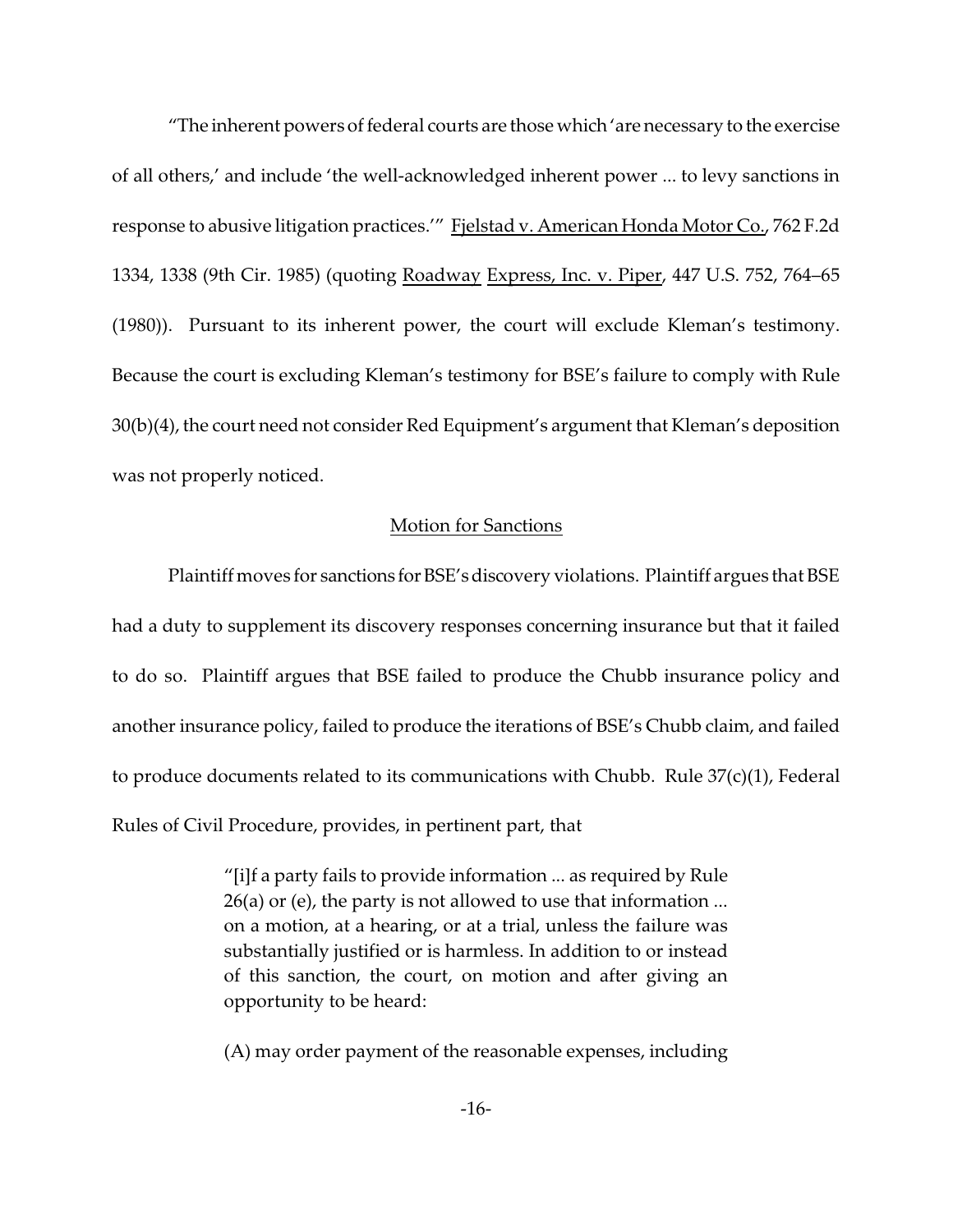attorney's fees, caused by the failure[.]

Plaintiff argues that BSE's failure to produce the insurance-related documents was not substantially justified, but rather that BSE was concealing this information because it knew that it had no damages. Thus, plaintiff seeks as a sanction the cost it incurred in filing its motion for sanctions and the cost its counsel incurred in preparing and taking the depositions of Shoot and Banish, neither of whom plaintiff contends were prepared to testify about the subjects for which they were designated. Plaintiff contends that Banish was designated as the person who could testify about BSE's damages but as set out above, he repeatedly testified that Shoot would be the one who could quantify damages. And, plaintiff contends that Shoot could not testify about Exhibit 95 because he had never seen the exhibit until his deposition and did not know what was included in the exhibit.

Plaintiff also seeks to strike Kent Shoot's September 21, 2015 declaration and to preclude BSE from relying on Exhibit 95. Those issues are addressed in detail above. And, plaintiff seeks to strike the October 26, 2015 declaration of Kent Shoot which BSE offered in support of its opposition to the motion for sanctions.<sup>49</sup> Plaintiff argues that this Shoot declaration should be stricken from the record because it contains legal argument, testimony about his review of the Motion for Sanctions, and his disagreement with opposing counsel's characterizations of his testimony.

<sup>49</sup>Exhibit 7, Docket No. 128.